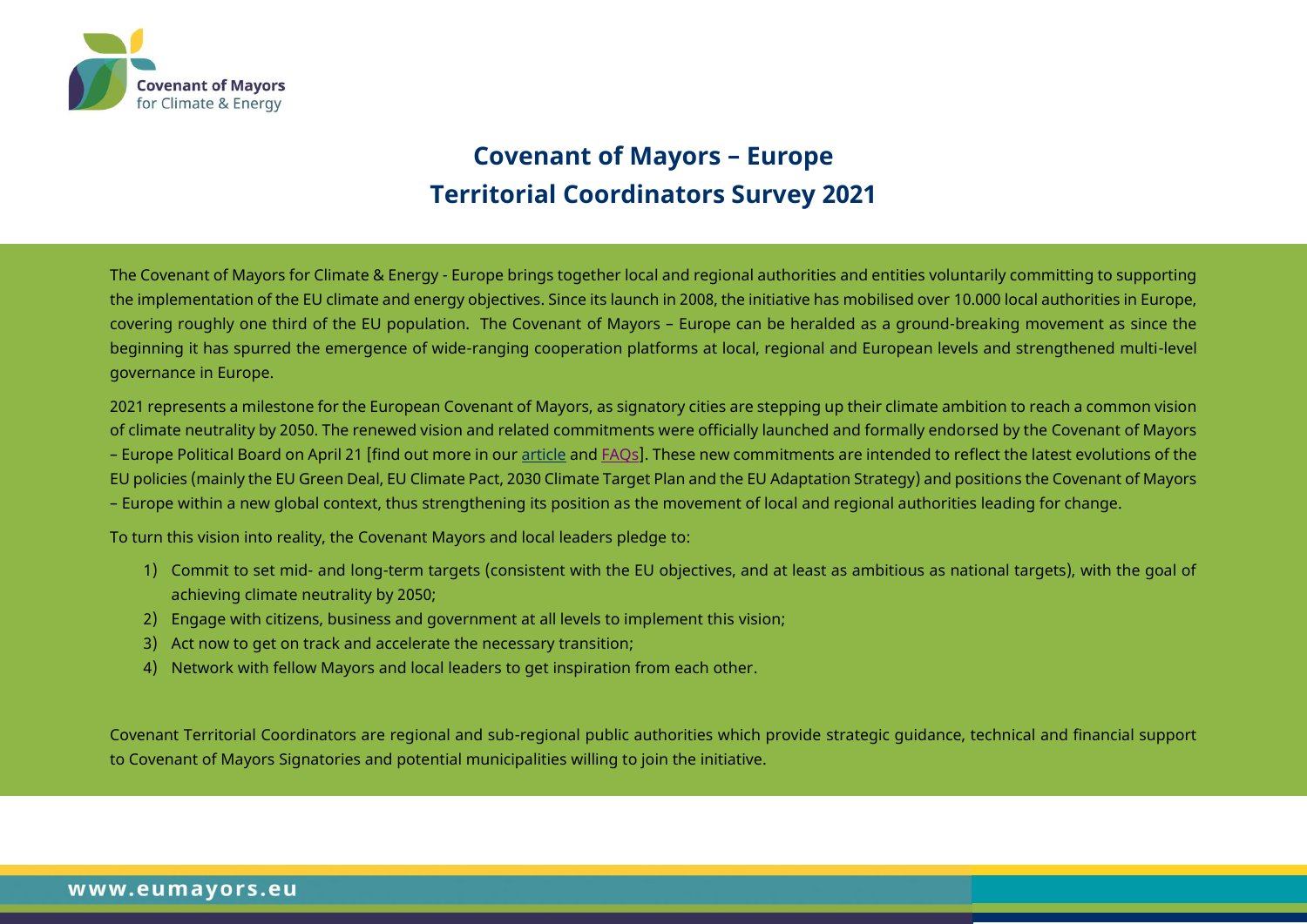

This document summarizes the main accomplishments of the Territorial Coordinators according to the efforts undertaken throughout the year. The report is based on the results of a survey launched in 2021 addressed to the +200 European Covenant Territorial Coordinators as part of their reporting activity.

Some Covenant National Coordinators (i.e. ministries and national agencies) also submitted their contributions.

The information provided in this report is meant to help the Covenant of Mayors – Europe Office and the European Commission to follow up / get an overview of the activities carried out by regional and sub-regional public authorities to support Covenant Signatories in Europe. It is also meant to assess how the new commitments have been perceived in the European territories by the municipalities and how the renewed Covenant of Mayors – Europe ambitions can support the implementation of regional strategies on climate and energy.

Furthermore, the report highlights Territorial Coordinators' achievements and good practices of the past year.

More info:<https://eumayors.eu/about/covenant-community/Coordinators.html>

Contact: [coordinators@eumayors.eu](mailto:coordinators@eumayors.eu)

Published by the Covenant of Mayors – Europe Office in October 2021



© European Union 2021 This publication does not involve the European Commission in liability of any kind.



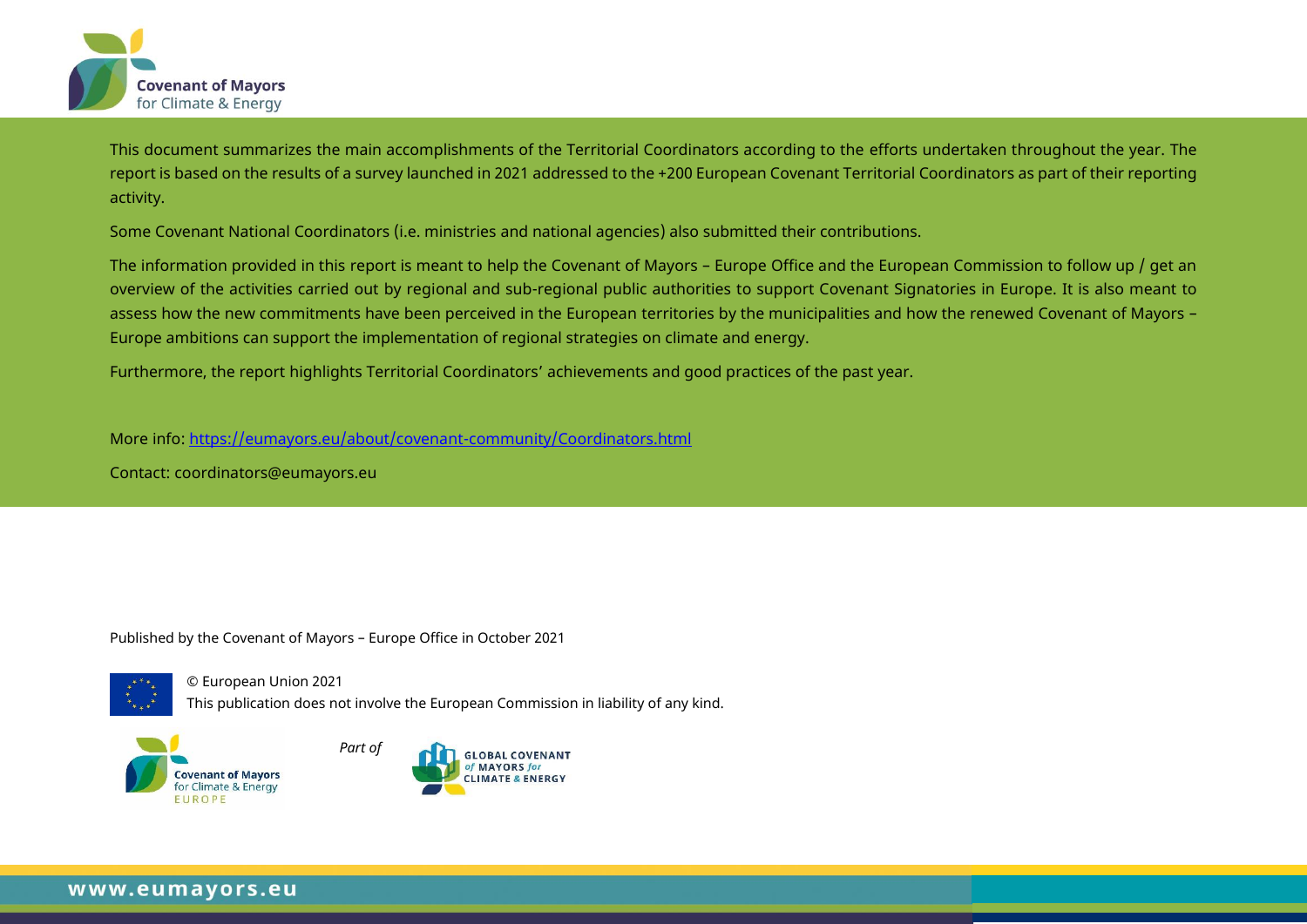

*"The Covenant of Mayors is, like we call it, the red wire in our daily work. After been recognised as Territorial Coordinator of the Covenant of Mayors, we reorganized our work and start to focus on climate mitigation and adaption projects and initiatives"*

*Interleuven (Belgium)*

Covenant Territorial Coordinator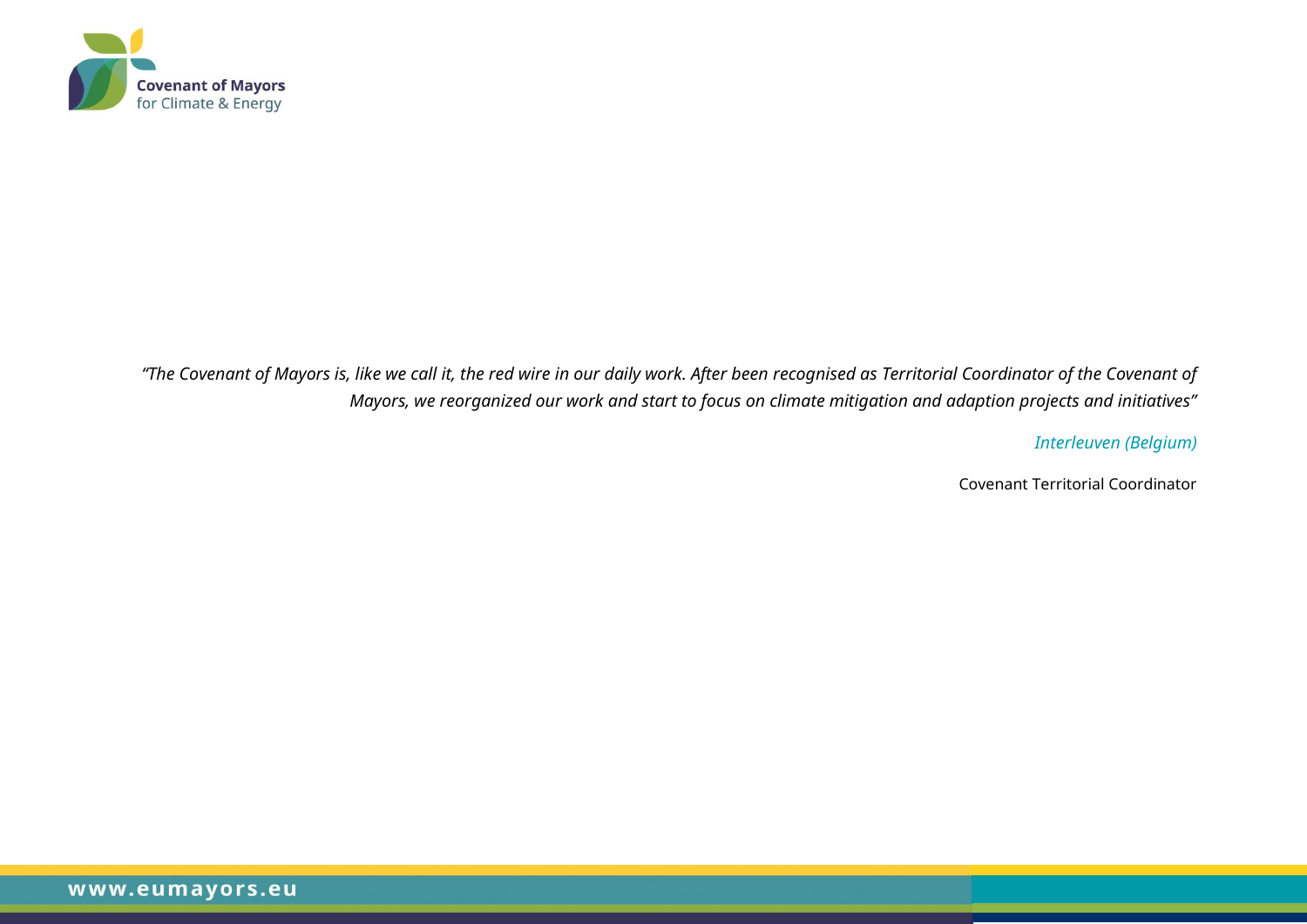

## **General Information**

The **22,7%** of the Covenant Territorial Coordinators participated in the survey. A total of 52 responses were received out of 229 Coordinators in Europe. Most of the responses come from regional and provincial authorities.



## **Overview of respondents by country**

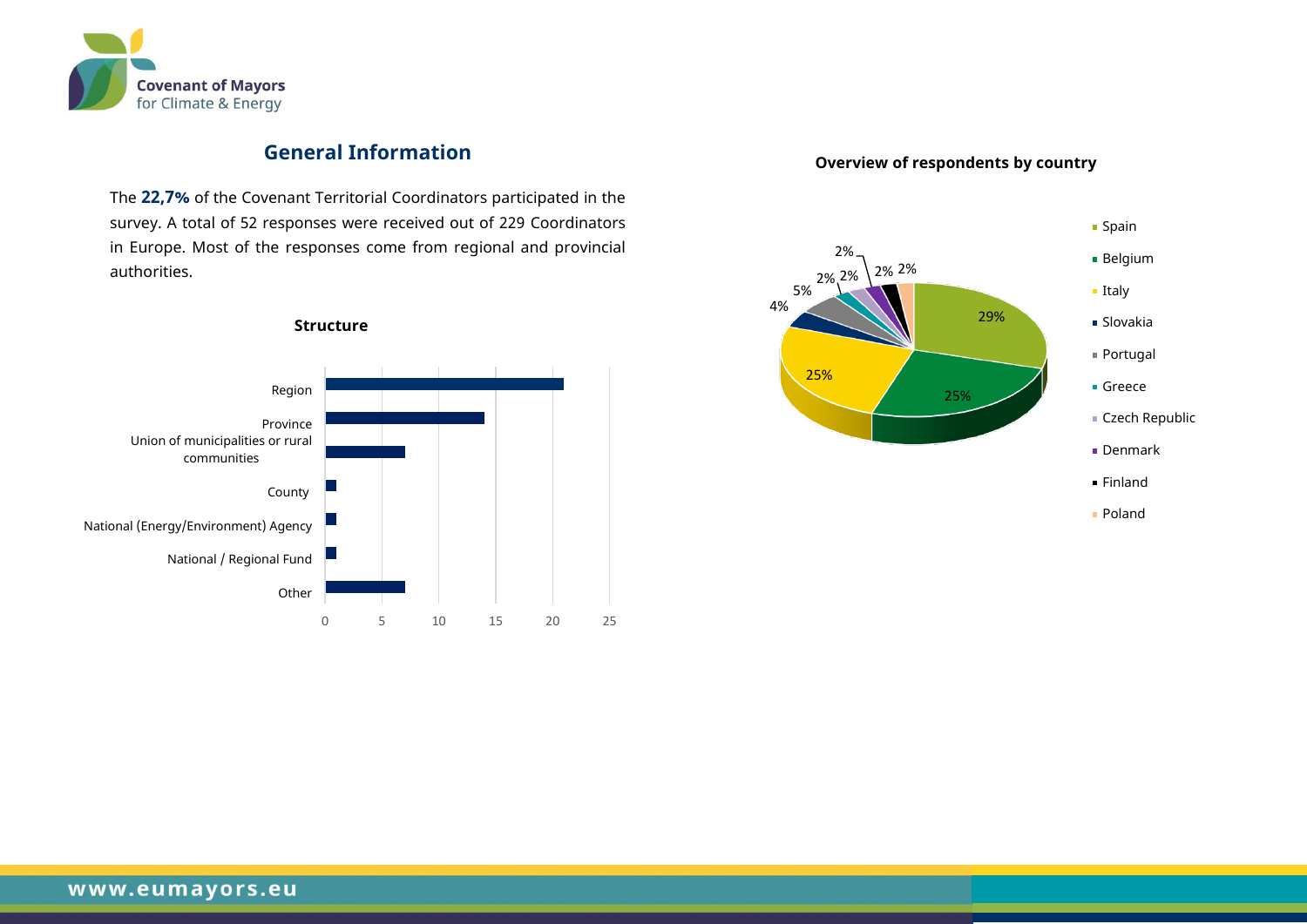

## **Long - Term Strategy**

The graph below shows that many Coordinators have set mitigation targets and many others are working on them. The sectors in which **mitigation targets** are mainly transformed into actions are the building and transport sectors.



**Mitigation targets for 2050**





*Get inspired by the* **Province of Flemish Brabant** *(Belgium), which has targeted a minimum of 80% reduction of greenhouse gases by 2040 (base year 2011) and a further 95% reduction by 2050.*

*And by the* **Helsinki - Uusimaa Regional Council** *(Finland), with even more stringent targets: Carbon Neutrality by 2035 (standard: 80% GHG reduction compared to 2005).*

In contrast to the setting of mitigation targets, fewer Coordinators have set **adaptation targets** for the year 2050. Although they have indicated that the vast majority is working on them.



#### **Adaptation goals for 2050**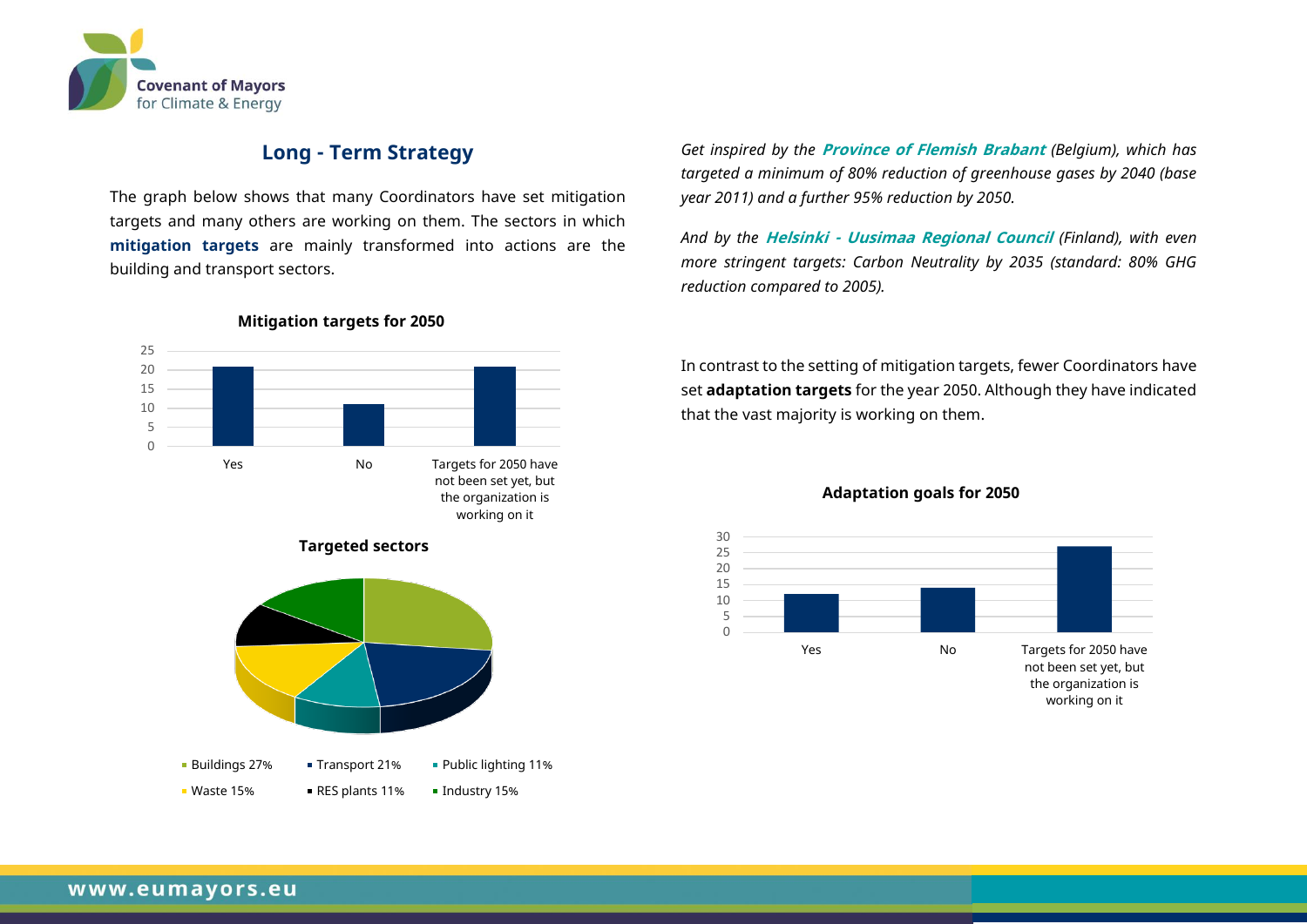

#### Get inspired by:

- **- Sviluppo Marche S.r.l***. (Italy) has developed a series of measures and actions aimed to address the coastal erosion in accordance with the Integrated Coastal Area Managed Plan. In particular they worked on the nourishment of the beaches (mainly with gravel and small stones), the stabilization of the cliffs and the elimination of artificial reefs.*
- **-** *The* **Emilia - Romagna Region** *(Italy) signed the Pact for Work and Climate with local authorities, trade unions, enterprises, schools, universities, environmental associations, the third and voluntary sectors actors, chambers of commerce and the banking industry, with the aim of decarbonizing the Region by 2050. The Pact addresses, among others, the development of regeneration processes and zero balance in land consumption. The regional legislation on land protection and use sets limits on soil consumption and sealing and provides the improvement of urban quality and the hydrological conservation of the soil for the urban regeneration of the territories.*
- **- Kosicky Samospravny Kraj** *(Slovakia) has clear targets. By 2025 they plan to know the amount of waste in their organisation and the type of product.*

*By 2030 they want to determine the amount of emissions produced by the waste sector; increase recycling of municipal waste to 65%, reduce mixed waste storage to 20%, increase material recovery to 95%, increase recovery of plastics to 65%, avoid generation of new waste; reduce combustion of plastics to 0%, etc.*

*And by 2050 they aim to increase the number of separated batteries and accumulators; ensure full separate collection of biodegradable waste; reduce the proportion of biodegradable waste in municipal waste to a maximum of 10%; reduce storage of biodegradable waste to 0%.*

The climatic hazards most addressed are:



#### **Targeted climate hazards**

Within the European Covenant of Mayors, the Territorial Coordinators are committed to providing access to secure, sustainable and affordable energy for all. This means taking action to alleviate energy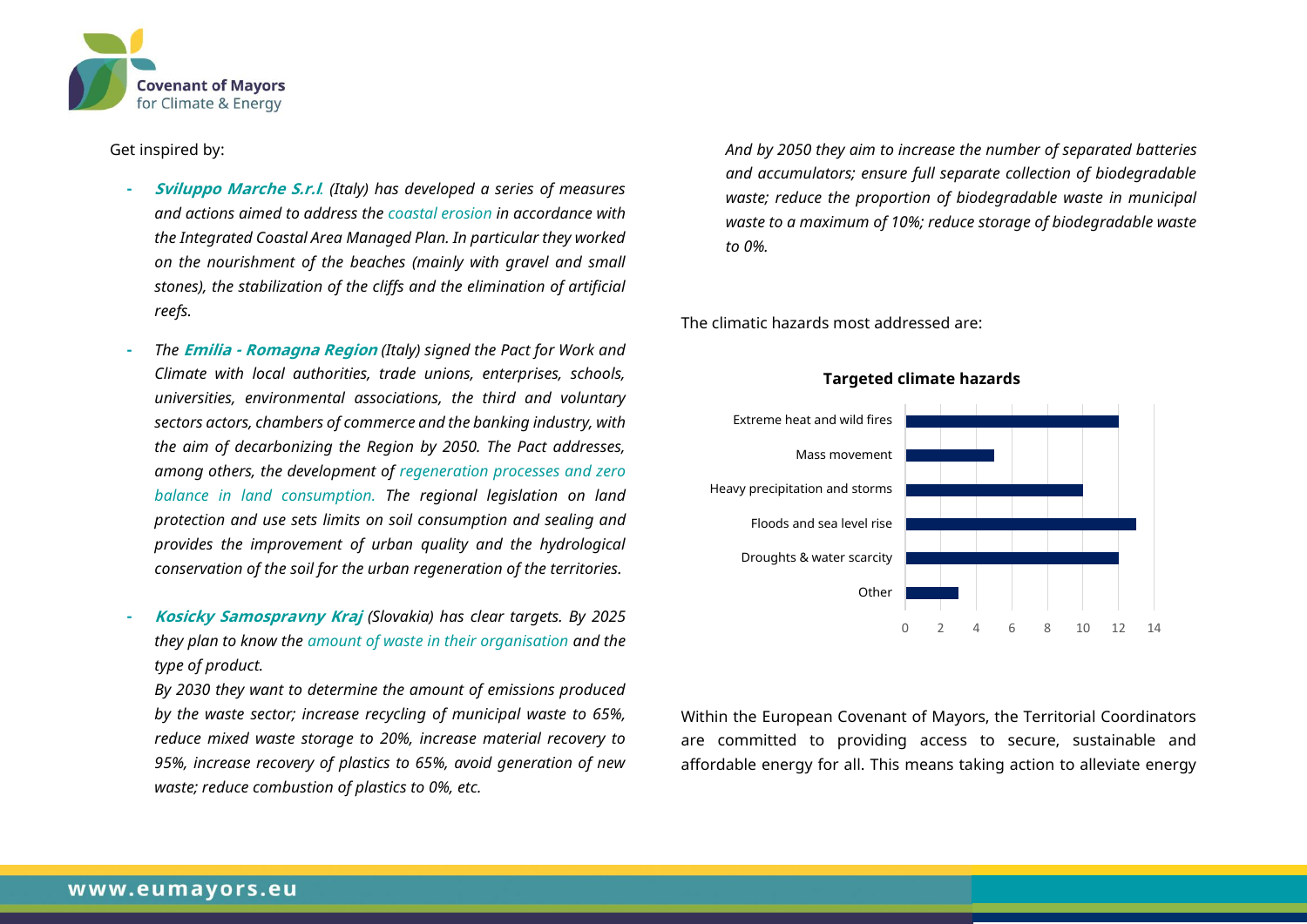

poverty and so improve the quality of life of citizens and create a fairer and more inclusive society.

Most of the Territorial Coordinators are divided between those who are not yet working on **energy poverty**, and those who are already working on it but have no concrete targets for 2050 yet. Only the 6% of the respondents is already working on it.



#### The renewed ambitions

Five years from the Paris Agreement, the Covenant of Mayors – Europe continues increasing its ambition to ensure that its three pillars (mitigation, adaptation and energy poverty) are turned into an overarching priority and that ambitious action follows. On April 21, 2021, the Covenant of Mayors – Europe renewed its commitments to reflect the latest evolutions of the EU policies.

The revised commitment text calls regional and local leaders to jointly and inclusively step up their actions in a mid- and longer-term perspective in a joint effort to keep global temperature rise below 1.5℃, considering climate change as a global emergency of our times.

| Regional perception on the Covenant renewed ambitions      |     |
|------------------------------------------------------------|-----|
| The renewed ambitions and related targets seem fair and    | 63% |
| inclusive; however, the local authorities are currently    |     |
| focused on a 40% GHG emissions target by 2030 only, and    |     |
| long-term targets have not been discussed yet.             |     |
| The renewed ambitions and related targets are too          | 7%  |
| ambitious for the local authorities in our territory, and  |     |
| therefore not achievable.                                  |     |
| The renewed ambitions and related targets are in line with | 15% |
| the local authorities' targets for 2050, and therefore     |     |
| achievable.                                                |     |
| Don't know.                                                | 15% |
|                                                            |     |

#### **Fight energy poverty by 2050**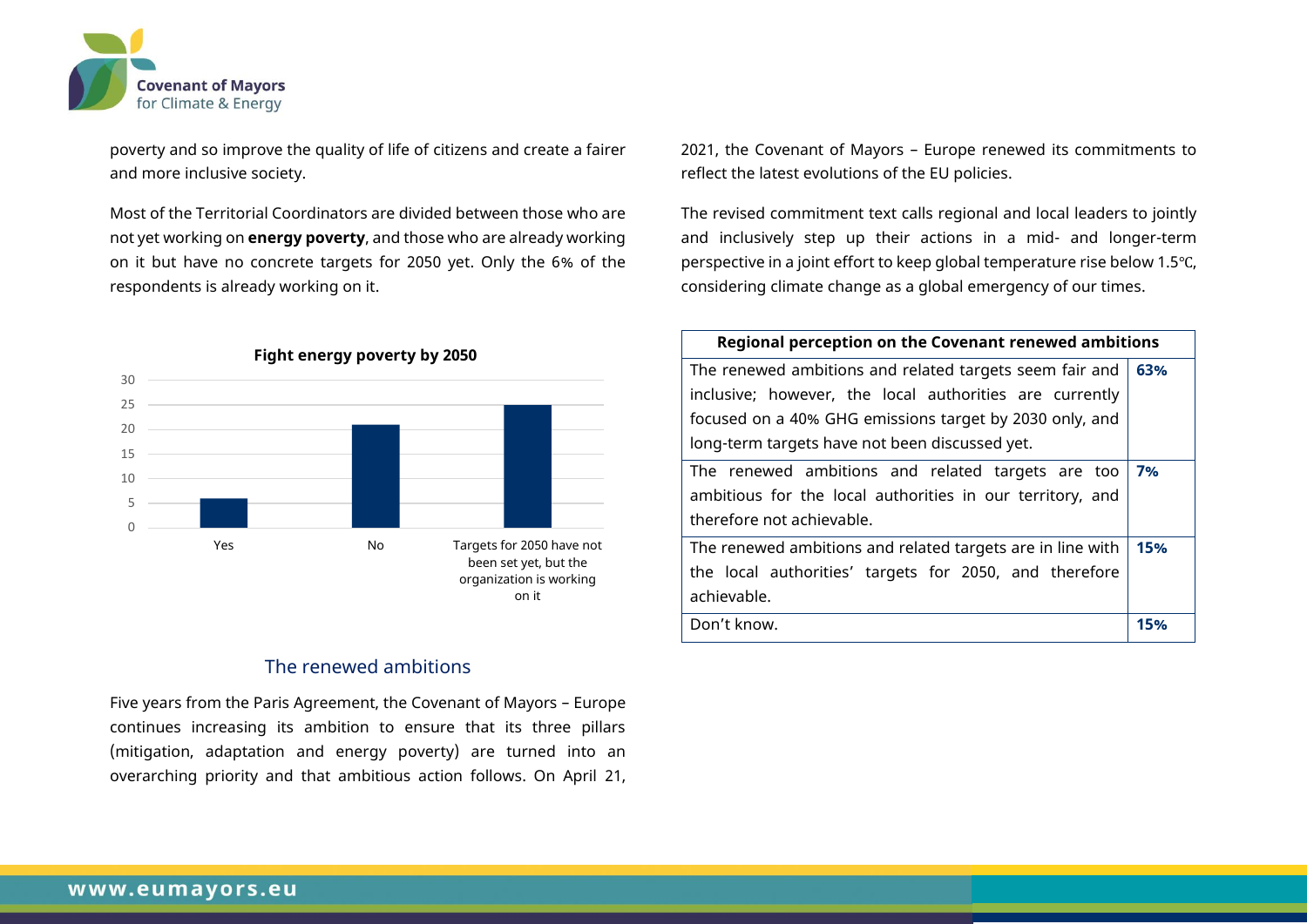

## **Awareness Raising**

Territorial Coordinators are strongly committed to the promotion of the European Covenant of Mayors initiative within their contexts. A tangible success of the Coordinators within the initiative is the increased number of municipalities adhering to it thanks to the organisation of events, workshops and conferences as well as ad-hoc meetings and dissemination of relevant materials.

Whitin the renewed CoM-Europe vision, many Territorial Coordinators have organized or planned awareness raising activities to promote the renewed commitments to the municipalities in their territories.



## **Promotion of the CoM - Europe renewed ambitions**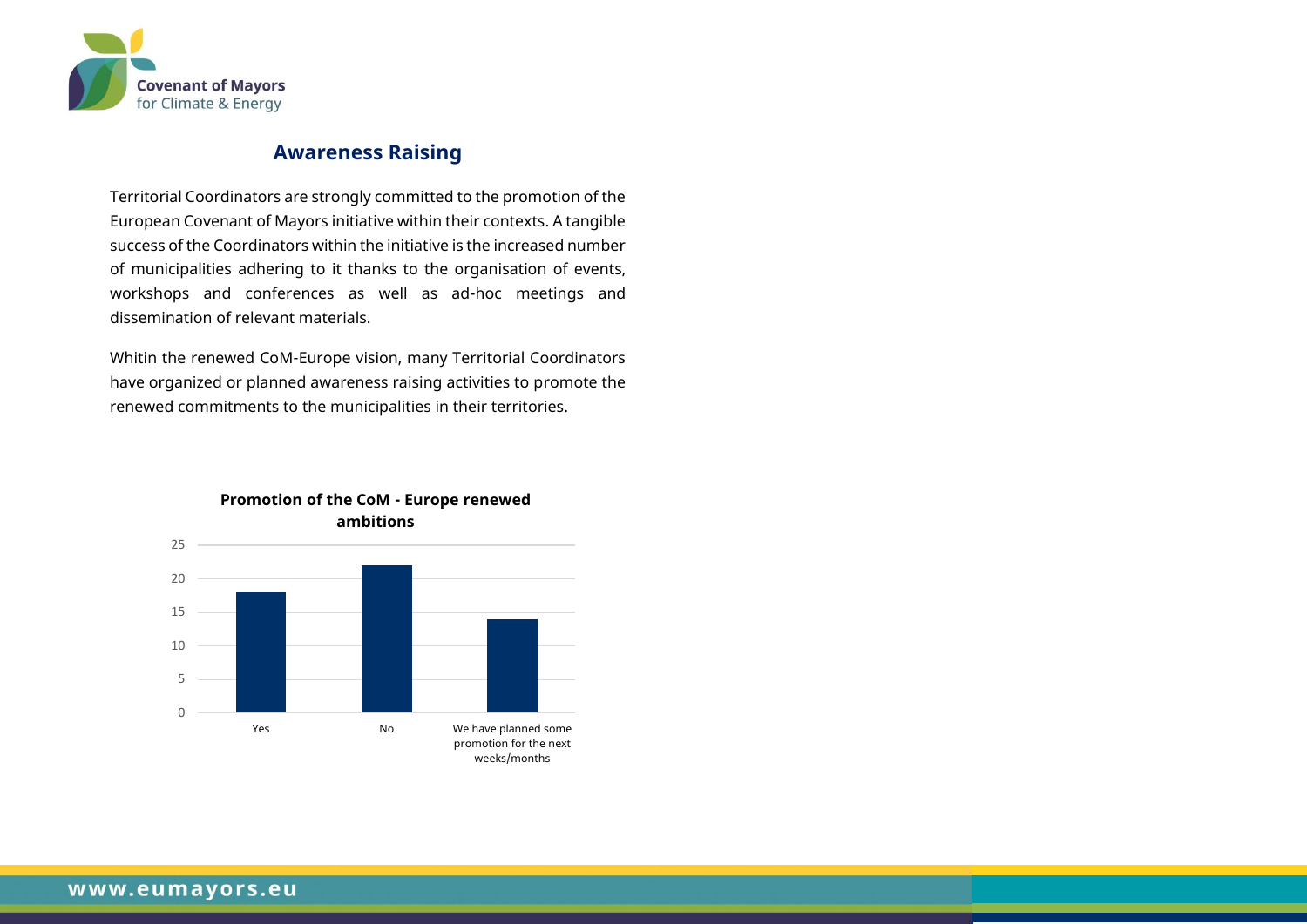

## Attention-grabbing arguments

According to the European Covenant of Mayors Coordinators, the arguments that are most likely to capture the attention of local decision-makers and engage them in climate and energy planning are: EU funds for municipalities, energy savings and reduction of energy related costs, and political visibility at regional, national and / or European level.

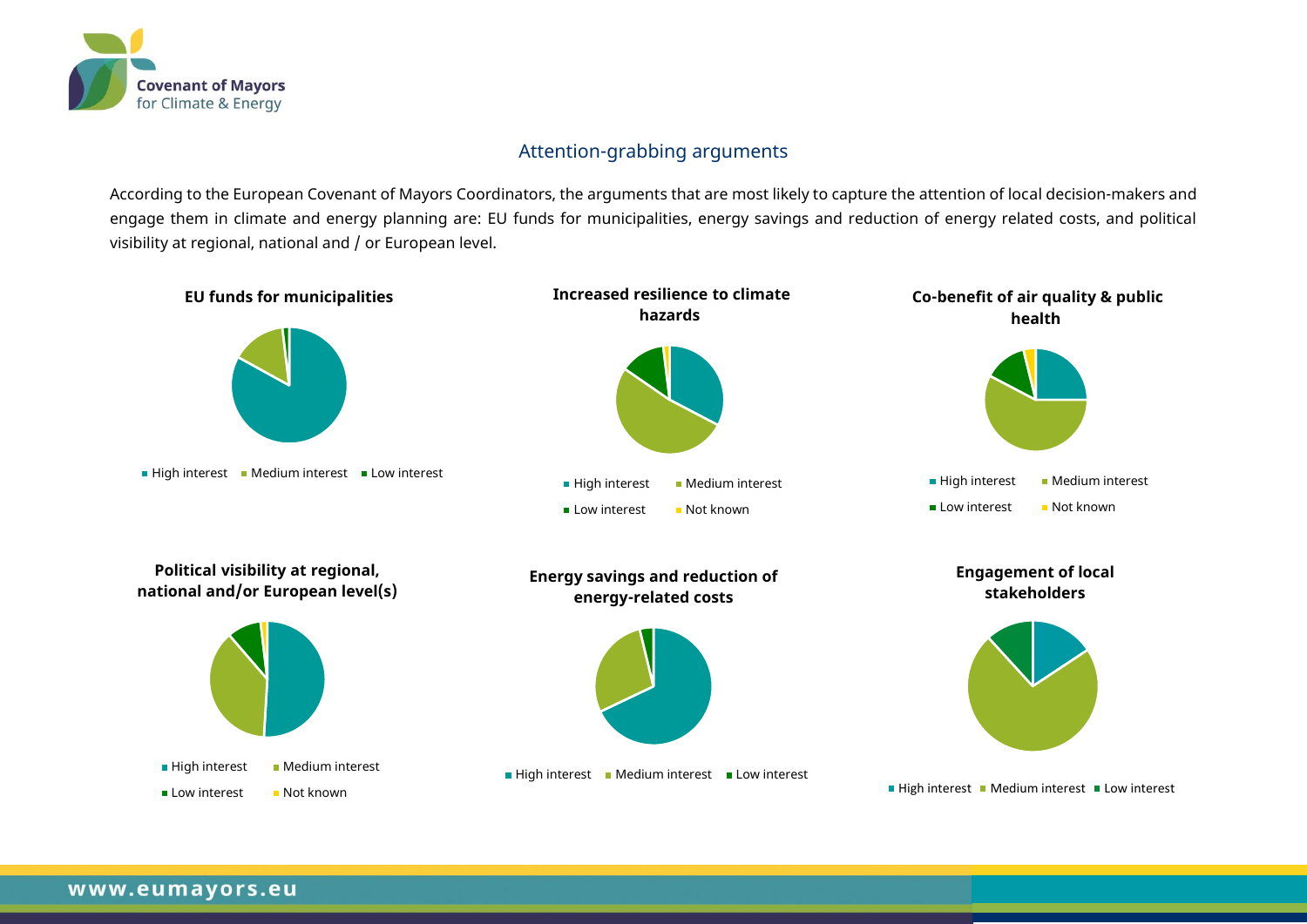

#### Local climate and energy days

Local climate and energy days are events organized by Covenant Signatories or Coordinators as part of their official commitments, with the aim of raising public awareness of the opportunities offered by a more intelligent use of energy. They provide an occasion for local authorities to involve stakeholders and citizens in a common dialogue related to the development and implementation of Sustainable Energy Action Plans. Usually organised for a specified period, the types of events may vary, but normally include activities such as workshops, exhibitions, guided visits and open-door days. Covenant Coordinators are in an excellent position to give visibility to these events, making them reaching a much wider audience. About half of the Coordinators have supported the events.

> **Supported the organisation of local climate and energy days**



Get inspired by:

- **-** *The* **Viceconsejería de Medio Ambiente y Cambio Climático del Principado de Asturias** *(Spain) held workshops to communicate the impacts of climate change on the coast and to capture the perceived risk of local stakeholders.*
- **-** *The Energy Office of the* **Diputación Provincial de Granada** *(Spain) has organized several workshops and a telematic exhibition on renewable energy, [\(http://enclavedesol.eu\)](http://enclavedesol.eu/).*

**Coordinators' support for the organisation of local competition between municipalities on climate and energy**

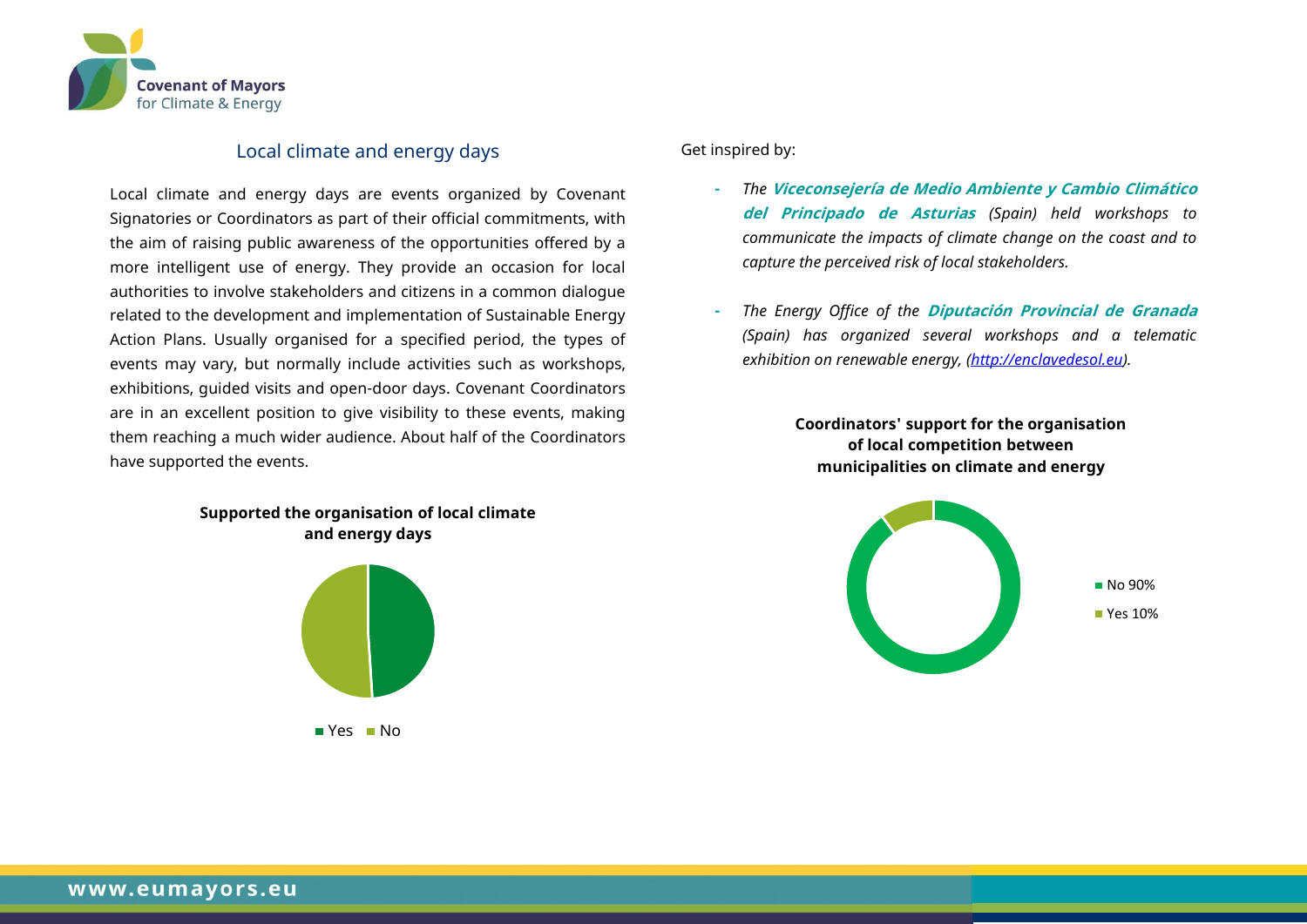

## **Capacity building activities**

Many Covenants of Mayors Territorial Coordinators organise capacity building activities for local authorities. This process of developing and strengthening competencies, skills, and resources is necessary for local officials to be able to carry out their work in a more knowledgeable way. The most used type of capacity building activities in 2020 – 2021 is of course webinars.

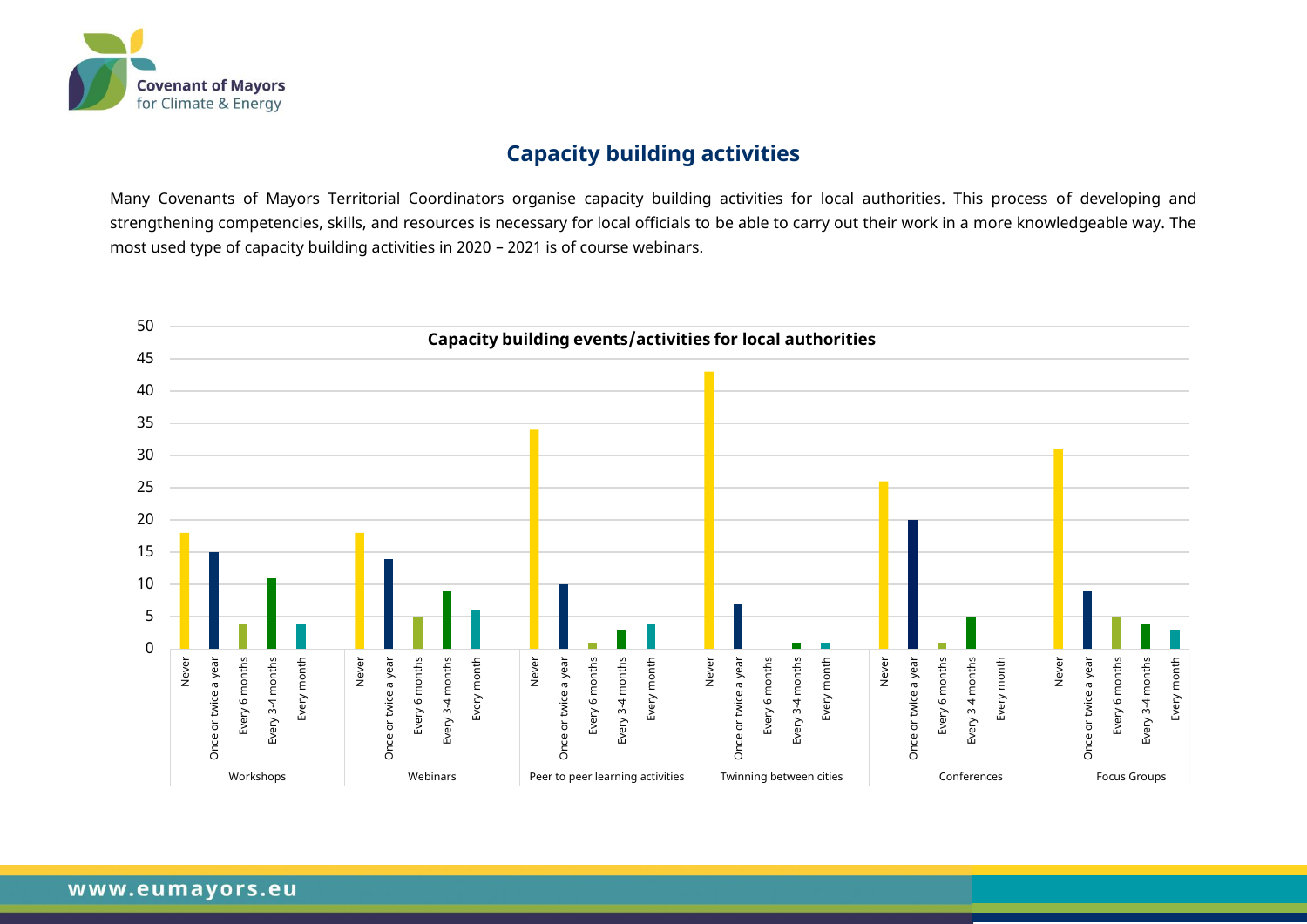

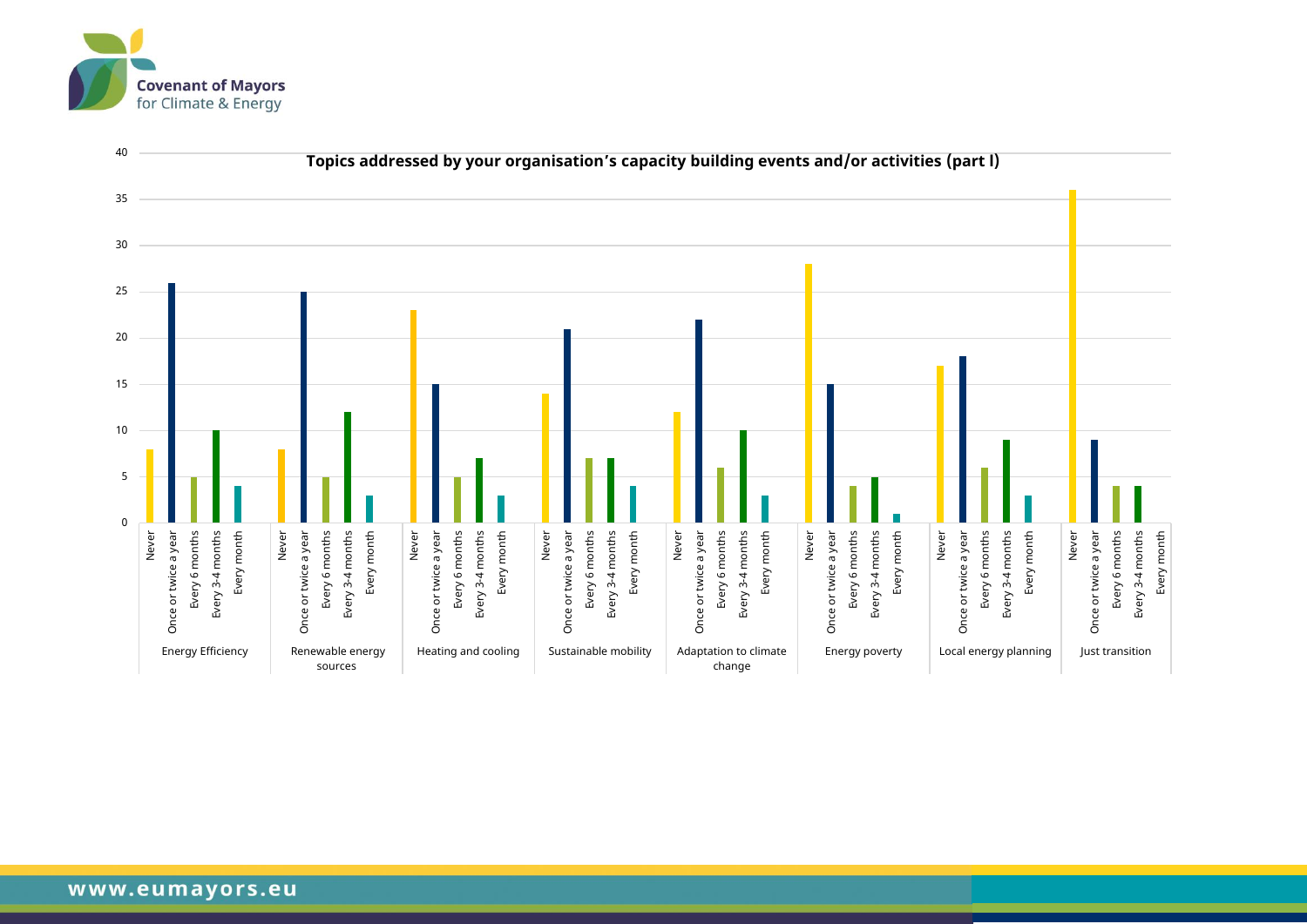



#### **Topics addressed by your organisation's capacity building events and/or activities (part ll)**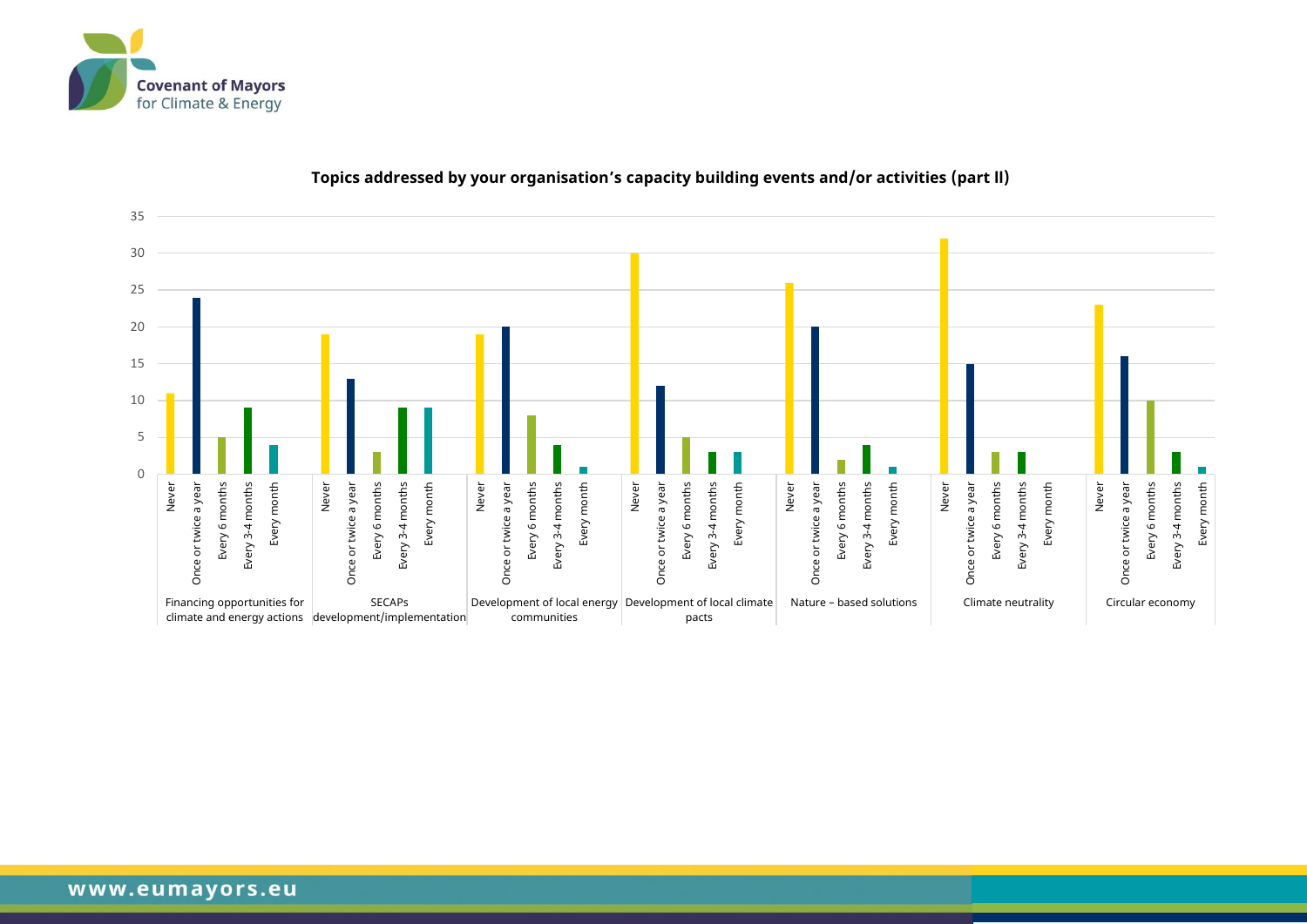

Another important activity carried out by Coordinators is the organisation of opportunities for networking and exchange of experiences among local authorities. The histogram below shows how the exchange of experiences between potential Signatories is the activity most frequently promoted by Coordinators.

#### **Networking opportunities for the municipalities**



## **Technical and financial support for Action Plans development / implementation**

Regions, provinces, and other Territorial Coordinators are crucial to the success of the initiative, particularly in terms of the support provided to Signatories through technical and financial assistance for the development and the implementation of SECAPs (Sustainable Energy and Climate Action Plans).

The histogram below shows what are the main types of technical assistance most provided by Coordinators.



#### **Support Signatories**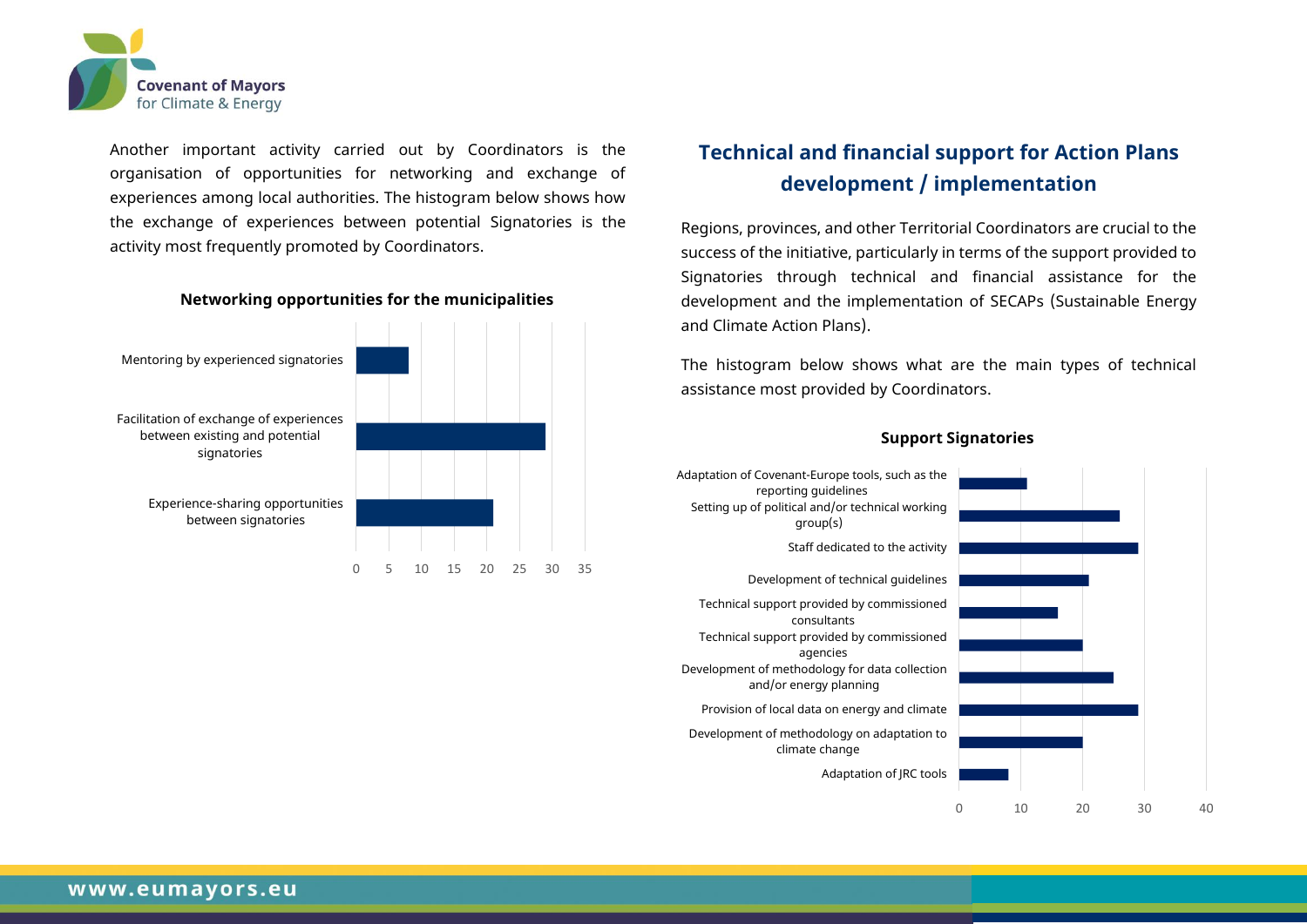

### Final Monitoring of Action Plans (2020 targets)

Monitoring is a crucial step of every planning process and aims at understanding the progress achieved towards the targets and plan for corrective actions. Establishing monitoring processes relying on data collection and indicators is a crucial element to which Territorial Coordinators can contribute. An important activity undertaken by several coordinators is the support to the submission of the final monitoring report on the municipalities' actions, mainly carried out through technical assistance and provision of data for monitoring emission inventory.

#### **Supporting the submission of the final monitoring report**



#### Financial Support

Financial Support is also a crucial aspect for implementing energy and climate-related measures. Local authorities face challenges due to their limited budget which Coordinators can help to overcome by providing economic support and guidance.

Financial support is mainly delivered thanks to European Commission managed direct funds and national funds.

#### **Financial support for the development/implementation of SECAPs (2030 target)**

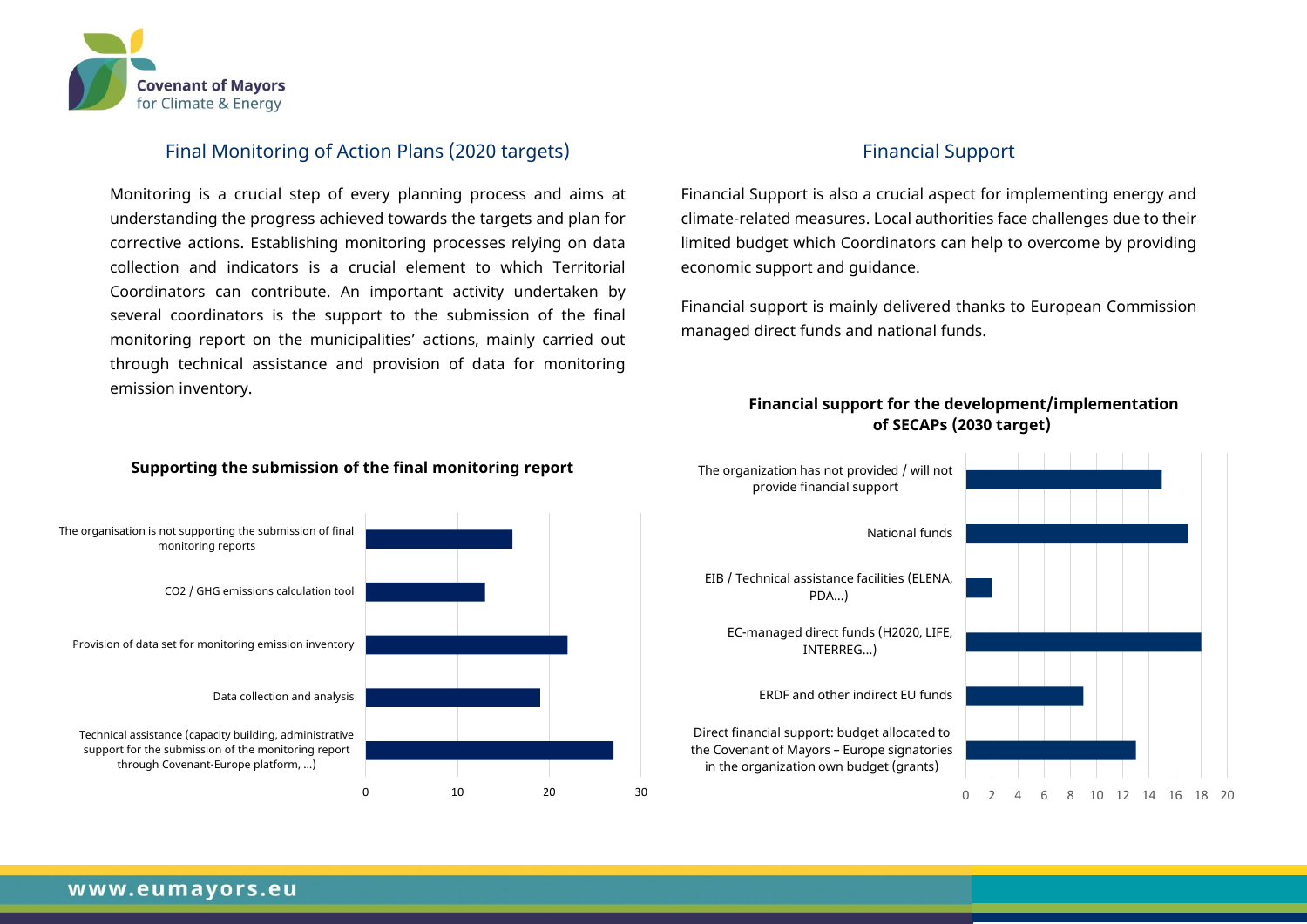

## **Good practices**

One of the strengths of the Covenant Community is the ability to lead by example. Many are the good practices shared by the Territorial Coordinators with the Covenant Community. In the last year, most of the good practices reported focused on mitigation of climate change and adaptation.

#### **Sector covered by the organisation's good practice**



Get inspired by:

- **- Barcelona Metropolitan Area** *(Spain) has created a metropolitan network of climate shelters with the help of a driving group of 7 municipalities. By the summer of 2021, Barcelona has expanded the network of climate shelters to more than 155 spaces, with the following characteristics:* 
	- *They are activated during the heatwave prevention phase, which runs from 15 June to 15 September.*
	- *They are areas that provide thermal comfort to the population.*
	- *They can be indoors (temperature of 26 degrees) or outdoors (parks and gardens with a high presence of urban greenery and water sources).*
	- *They address people vulnerable to heat (children, the elderly, people with chronic illnesses, etc.).*
	- *They have good accessibility.*
	- *They are well signposted.*

*To learn more, visit the project [website.](https://www.uia-initiative.eu/en/news/barcelonas-climate-shelters-project-challenge-communicating-unwelcome-messages-climate-change)*

**-** *At* **Interleuven** *(Belgium), they have developed a digital renovation tool "Mijn Warm Huis". This tool aims to raise the interest of residents and give them an idea of the energy situation of their home in order to encourage them to undertake an energy renovation. In a simple way, residents can estimate the impact of different renovation measures in their home. The tool is a first step in the awareness raising process for retrofitting. At the moment 11 municipalities use this tool for their citizens. To learn more, visit the project [website.](https://www.interleuven.be/index.php?option=com_content&view=article&id=401:mijn-warm-huis-digitaal-renovatieadvies&catid=43&Itemid=241)*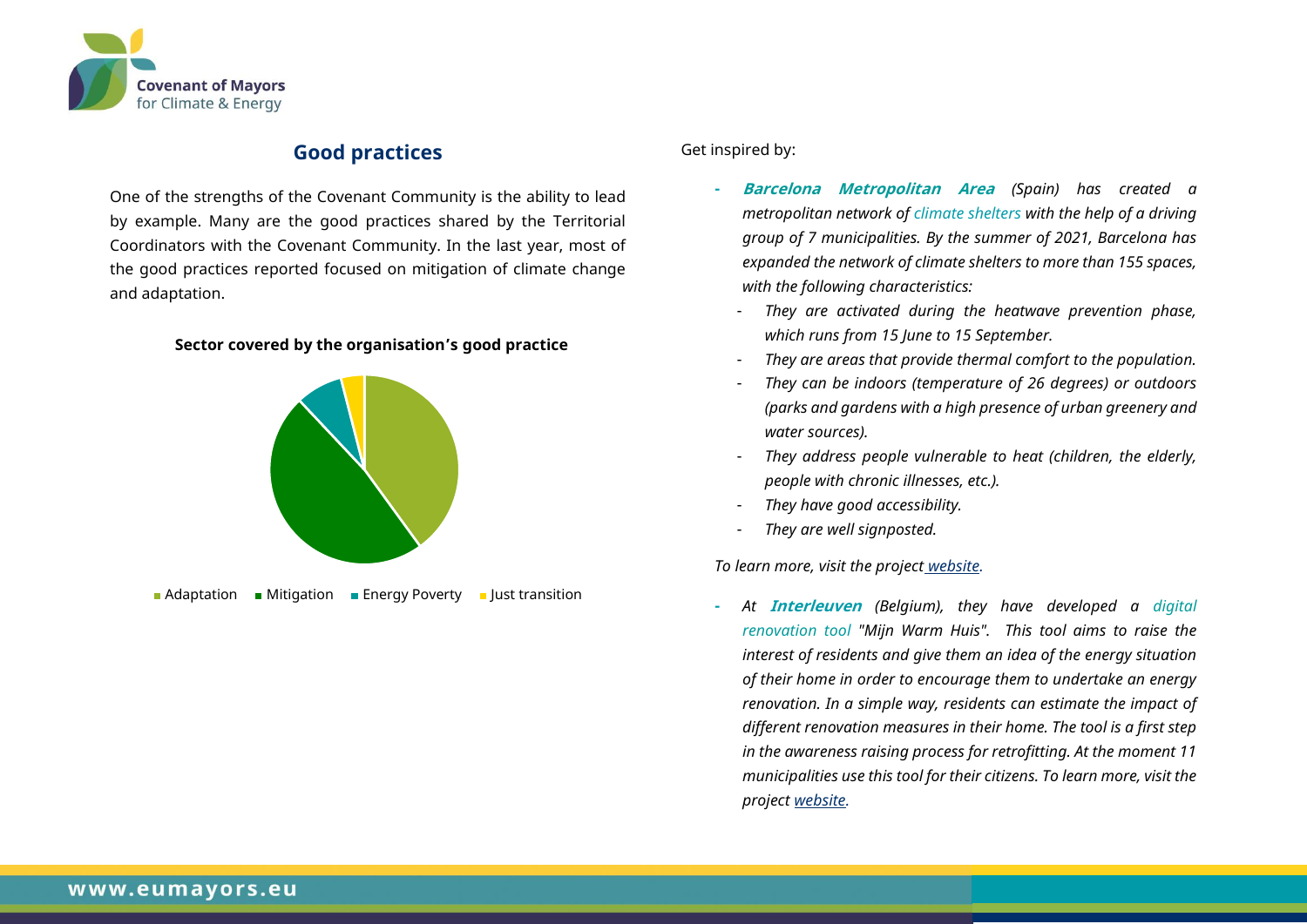

**-** *The* **National Fund for Environmental Protection and Water Management** *(Poland), thanks to the initiative "Miasto z Klimatem" ("City with Climate"), offers grants and advice on climate change adaptation and mitigation to the most ambitious and active municipalities in Poland. This is a competition for cities, which aims to promote modern and effective urban solutions to improve the quality of life of residents by protecting the climate or increasing the resilience of cities to the effects of climate change. To learn more, visit the [website.](https://www.gov.pl/web/klimat/konkursy)* 

## **Main Achievements**

Being able to reach achievements every year is a motivational point for the Territorial Coordinators to continue to strive for their goals.

The graph below shows the achievements' most popular topics of the past year.



#### Get inspired by:

**-** *During the last year* **Kosicky Samospravny Kra** *(Slovakia) has developed a water advisory plan within the Landscape Restoration Programme, the project aims to restore land and revitalise water resources and watersheds, resulting in economic recovery. The restoration plan ensures regional water, food, environmental and climate security within ten years. The region has been able to restore its damaged landscape by increasing the water retention capacity of its ecosystem by 60 million m<sup>3</sup> .*